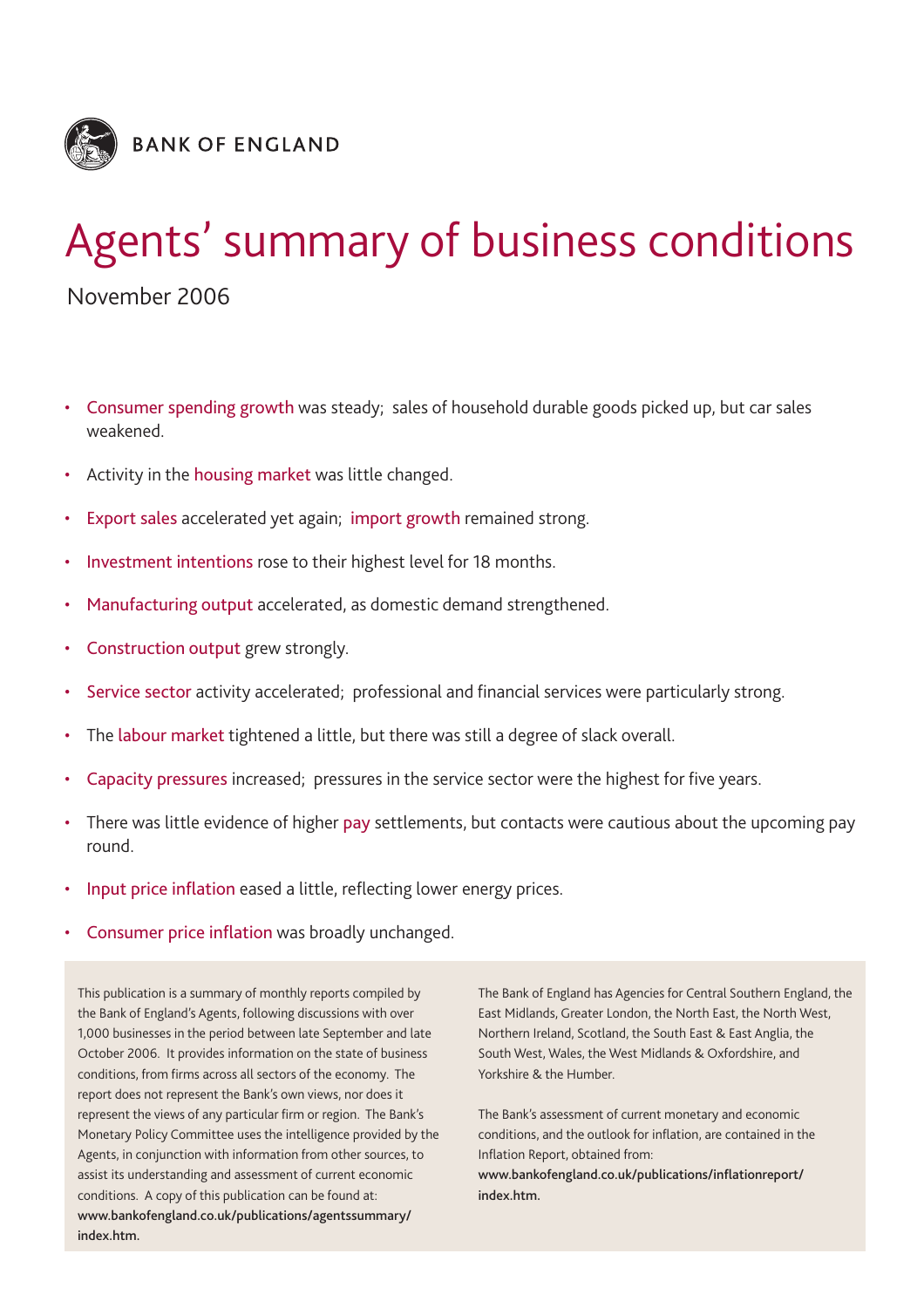#### **Consumption**

Overall, consumer demand growth was steady in October. Retail sales growth picked up slightly, driven by strong sales of items such as high-specification televisions and other audio-visual products. There were also reports that demand for some other durable goods was rising. Sales of low-value items were robust, with the main weakness again centred in 'middle market' clothing, continuing the polarisation of spending seen during this year. Overall, confidence among retailers probably improved over the month, with some reports of strong early sales of seasonal items.

In contrast, private demand for new cars showed no sign of picking up, with some exceptions among high-value models. The seasonal boost from the new registration plate in September had been weaker than last year, and most motor traders were downbeat about the prospects for sales of new cars.

Consumer services growth was broadly unchanged in October. The recent strength of domestic tourism continued, and there were also signs that foreign visitor numbers were picking up. But pubs, clubs and restaurants continued to report weakening demand, particularly those serving young and low-income customer groups.

#### **Housing**

Activity in the housing market was little changed. While estate agents have enjoyed the usual seasonal pickup in activity following the summer lull, underlying demand in some regions softened. Despite this, the market remains relatively tight, particularly for less expensive properties, where shortages of homes for sale abound. However, this tightness was only having a limited upward impact on selling prices, with many contacts reporting modest house price inflation.

House builders were enjoying steady demand for new homes, particularly for lower-cost units; these were frequently bought off-plan, before the homes had actually been built. More generally demand remained steady, although the use of incentives to sell completed new housing stock was still widespread.

#### **Exports and imports**

Export sales accelerated in October, continuing to underpin the improvement in manufacturing output. Once again, strong growth was seen across the Agency network. Demand from Europe continued to improve, and exports to the Far East remained strong. Despite some concerns among contacts about the outlook for the US economy, the impact on UK exports had so far been minimal.

Despite steady consumption growth, there were some reports that stocking by retailers for the pre-Christmas period was still fairly cautious, exacerbating the recent weakness of consumer imports. However, imports of raw materials and intermediate goods continued apace, and contacts were extending the out-sourcing of services activities abroad, such as IT and back-office work.

#### **Investment**

Investment intentions rose in October, reaching their highest levels for 18 months (**Chart 1**). Many companies were continuing to invest in energy-efficiency projects, given the high level of energy prices. But there was also more focus on expanding capacity in the face of strong demand. In particular, while many manufacturing companies were locating new capacity abroad, an increasing number were also investing in new equipment or extending facilities for their UK operations. Professional services firms were investing heavily in IT in response to capacity constraints (skill shortages), in an attempt to raise output per worker. Retailers were also investing in new and refurbished premises, and several hotel chains were expecting to invest significantly more over the next year than they have over the past year.





(a) A score of zero indicates that investment over the next twelve months was expected to be unchanged, compared with the past twelve months. A positive (negative) score indicates that investment was expected to be higher (lower) than a year earlier. For more information<br>see Ellis, C and Pike, T (2005), 'Introducing the Agents' scores', *Bank of England Quarterly*<br>*Bulletin*, Winter, pages 424–30.

## **Output**

#### **Manufacturing**

Manufacturing production picked up in the face of strong demand, reflecting an acceleration in both exports (see above) and production for the domestic market (**Chart 2**). High-tech and niche manufacturers were performing the strongest, with producers of more commoditised items increasingly focusing on assembly of parts sourced overseas, rather than producing those items themselves.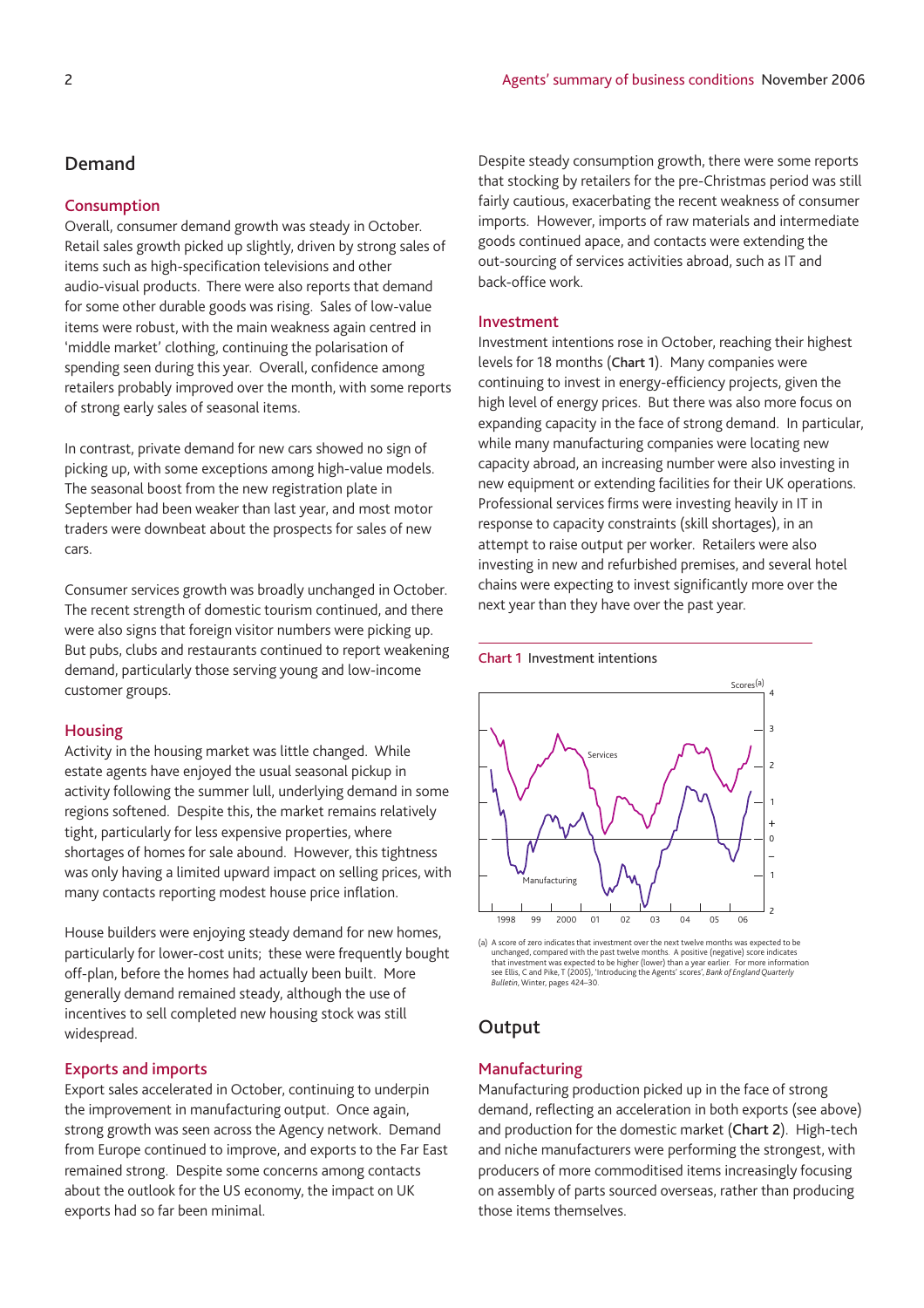#### **Chart 2** Manufacturing output



<sup>(</sup>a) A score of zero indicates that output over the past three months was unchanged compared with the same period a year earlier. A positive (negative) score indicates that output was higher (lower) than a year earlier.

#### **Construction**

The expansion in construction output continued. Public sector spending was a key driver of output growth, with further education work and an increasing emphasis on infrastructure development helping to buoy order books. Private sector demand was also strong across a variety of work, including civil engineering, retail, city offices and utilities.

#### **Services**

Professional and financial services activity accelerated in October, continuing the very strong expansion seen in recent months. Demand was very high for taxation, regulatory and investment advice, corporate banking and commercial property activities. The strength of demand growth in these sectors was also spilling over into other service sectors, where demand also rose. Business demand for hotels was strengthening, as was corporate demand for outsourcing of back-office work and infrastructure management. However, some areas of weakness remained, notably traditional advertising: spending budgets were still tight, and the shift to internet-advertising continued. And performance was mixed in other sectors, such as wholesaling and haulage. Consumer services growth was broadly unchanged (see earlier).

### **Employment**

Contacts' intentions for employment growth over the next six months were broadly unchanged. Employment in manufacturing was expected to remain broadly stable, while consumer services companies expected a modest increase in headcount. The strongest demand was again from business services firms, where a lack of skilled labour was the main capacity constraint many contacts were facing. Perhaps reflecting this, the use of migrant labour remained widespread, and there were further reports of migrants filling higher-skilled roles. The supply of labour at the lower end of the market was

still generally sufficient to meet demand. However, there were some signs that skill shortages at the higher end of the market may have intensified, particularly in business services. So, on balance, the degree of slack in the labour market may have diminished a little.

## **Capacity utilisation**

Capacity utilisation increased further. This was particularly true in the service sector, where pressures were the highest for five years. A lack of skilled staff in the business services sector was the primary constraint, and contacts were increasingly looking to migrants to fill specific skill shortages. As a result of these constraints, companies were more selective about the work they undertook, and were prepared to outsource activity where necessary. However, the impact of these capacity constraints on the selling prices of business services was still fairly subdued (see later). In the manufacturing sector, capacity pressures picked up a little, reflecting the pickup in demand growth.

#### **Costs and prices**

#### **Pay**

As yet, there was no widespread evidence of large pay increases: most settlements remained around the 3% mark. There were exceptions, notably in financial services, where skill shortages and strong profitability were leading to high pay increases. More generally, contacts were cautious about the upcoming pay round, citing the pickup in RPI inflation and the recent increase in the National Minimum Wage, which had narrowed pay differentials at the lower end of the wage distribution. However, while negotiations were expected to be tougher this year than last year, many contacts were still under margin pressure and employees were aware of that.

#### **Input prices**

Input price inflation eased again in October. While the prices of material inputs were still higher than a year ago, the recent fall in energy prices was relieving part of the pressure on contacts' margins. However, many companies were tied into fixed-term contracts, rather than buying energy on the spot market. So, just as the full impact of the rises in energy prices had taken time to appear, the recent decline in prices would not be fully passed on to companies for some time. Similarly, the prices of energy-related inputs, such as plastics and chemicals, were lagging the decline in oil prices. The prices of imported finished goods continued to rise, although at a more modest pace than other input costs.

#### **Output and consumer prices**

Manufacturing output price inflation crept up again in October, as the recent buoyancy in demand made it easier for companies to pass on more of their increased input costs to